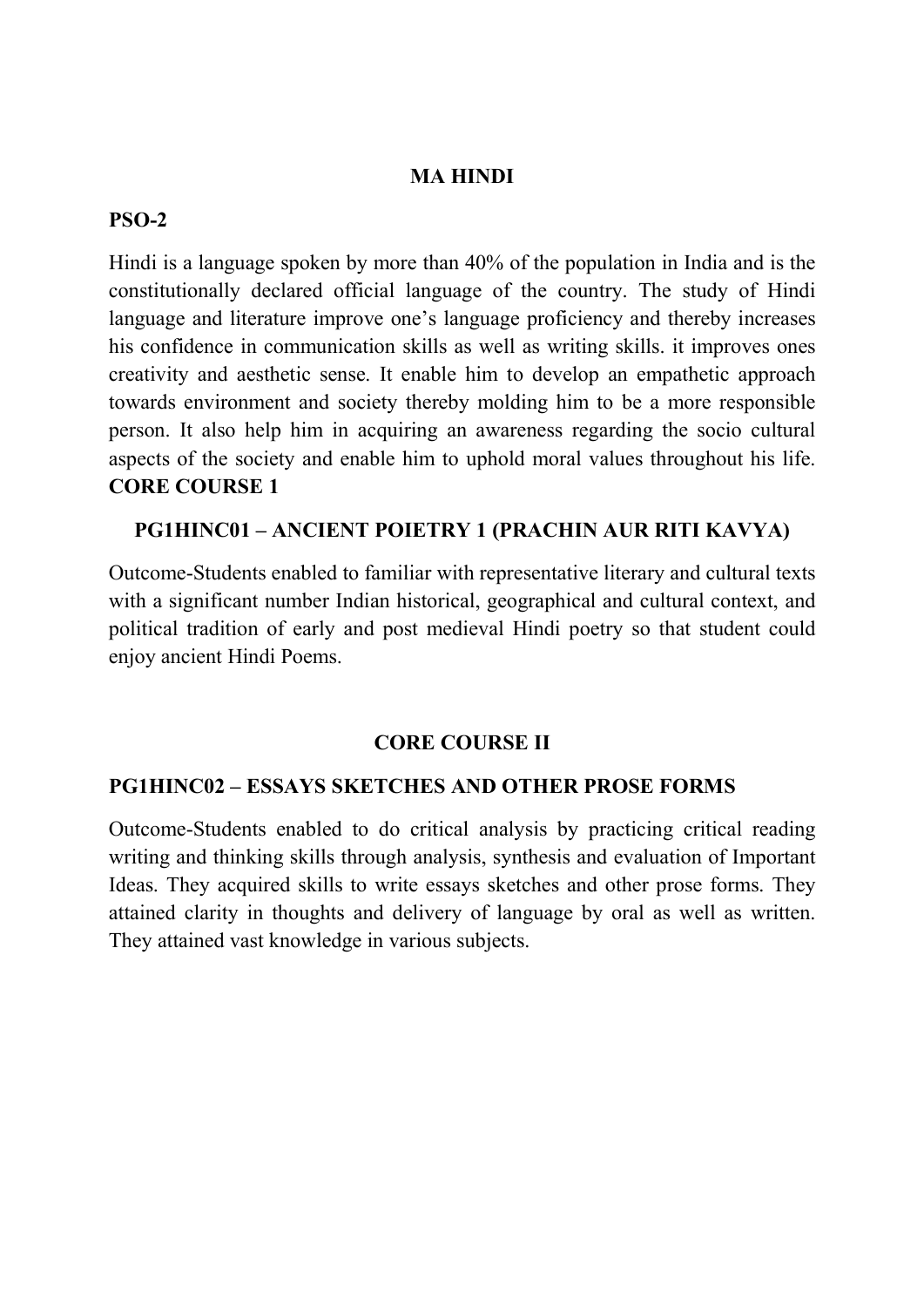### **CORE COURSE III**

### **PG1HINC 03- HISTORY AND HINDI LITERATURE**

#### **(ANCIENT AND MEDIEVAL PERIOD)**

Outcome –Students attained wide outlook about the Hindi language and literature. Attained awareness of the famous writers of ancient and medieval period and through the famous works of poets they attained knowledge about the important changes and movements of the referred period. They attained knowledge about culture of India .

## **CORE COURSE IV**

## **PGIHINC04 – MODERN FICTION**

Outcome- Students attained experience to do literary analysis and literary criticism through novels and short stories and resulted it to get the students opportunity experience and evaluate various dimensions and problems of life. It boosted their imagination for creative and progressive writing.

### **CORE COURSE V**

### **PHILHINC05 TRANSLATION STUDIES**

Outcome-Students attained awareness in the technique of translation in various fields and created in them ability to understand translation. It developed professionalism in the field of technical as well as literary translation.

### **SECOND SEMESTER**

### **CORE COURSE VI**

### **PG2HINC06 –ANCIENT POETRY 2(BHAKTI KAVYA)**

Outcome- Students enlightened by Indian Philosophical and spiritual aspects. it will remove superstitions and motivate them for understand values of renaissance. Students enabled to familiar with representative literary and cultural texts with a significant number Indian historical, geographical and cultural context, and political tradition of early and post medieval Hindi poetry so that student could enjoy ancient Hindi Poems.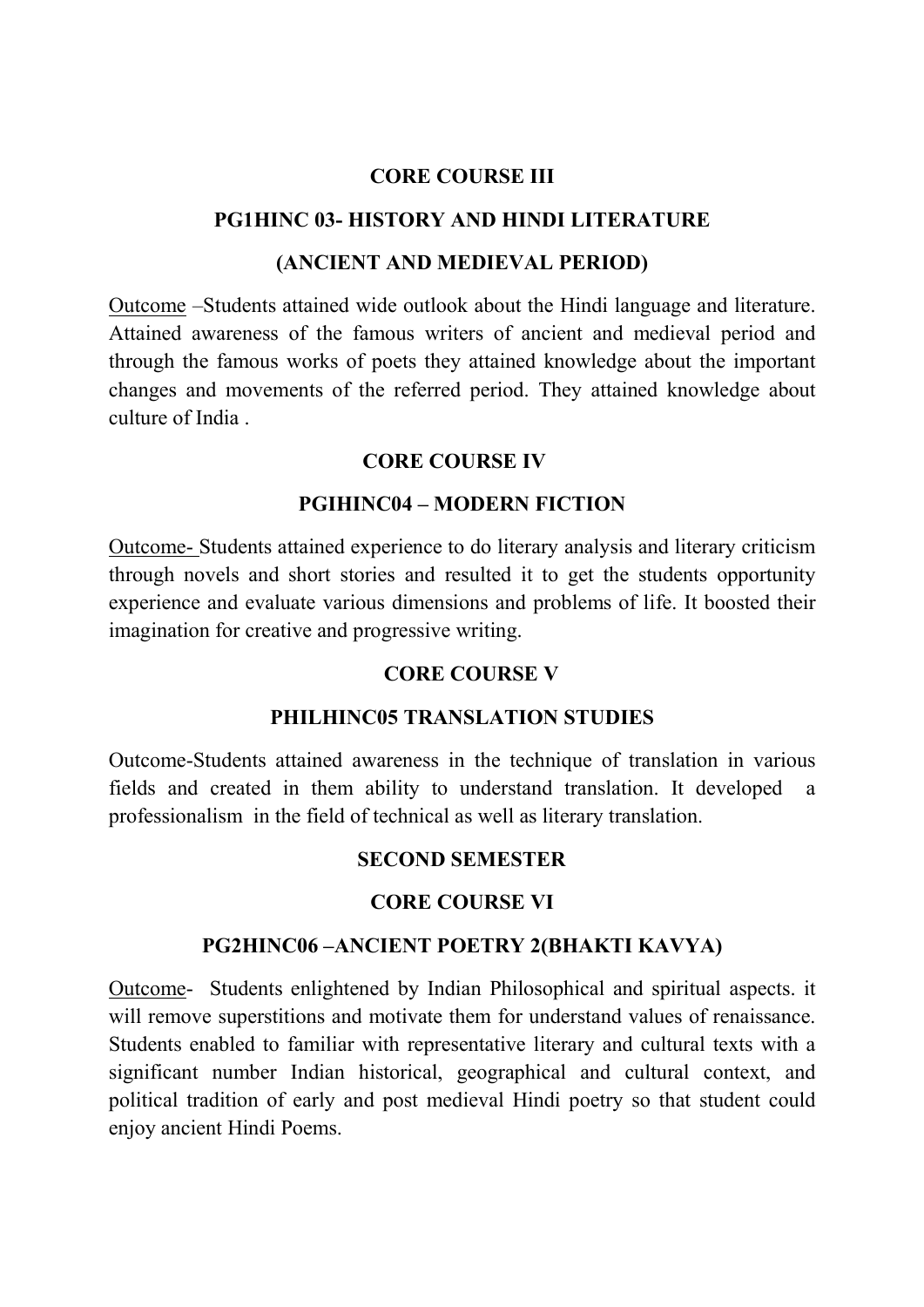### **CORE COURSE VII**

## **PG2HINC07- HISTORY OF HINDI LITERATURE: MODERN PERIOD**

Outcome-Students attained wide outlook about the Hindi language and literature. Attained awareness of the famous writers of modern period and through the famous works of writers they attained knowledge about the important changes and movements of the referred period. They attained knowledge about culture and History of India.

## **CORE COURSE VIII**

### **PG2HINC08- DRAMA & THEATURE**

Outcome-- Students attained experience to do drama analysis and literary criticism through Dramas and resulted it to get the students opportunity experience and evaluate various dimensions and problems of society. They also attained capacities in critical and creative writing (for stage, screen, radio, television and new media) acting, directing and designing. Created ability to engage in the collaborative communication and process necessary to the creation of theater.

# **CORE COURSE IX**

## **PG2HINC09- INDIAN POETICS**

Outcome- Developed an insight to the basic principles of Hindi literature and art. Created ability in the students to analyze and understand Hindi poetry and its definition, poetic creation and appreciation. Attained knowledge about the theories of aesthetic pleasure and principles of literary criticism to analyze poetry.

## **CORE COURSE X**

# **PG2HINC10- HISTORY OF HINDI LANGUAGE AND GRAMMATICAL STRUCTURE**

Outcome- Attained knowledge of the factors that influence use of grammar and vocabulary in speech and writing. Developed an outlook about Hindi language and its grammatical structure and ability to distinguish between spoken and written Hindi.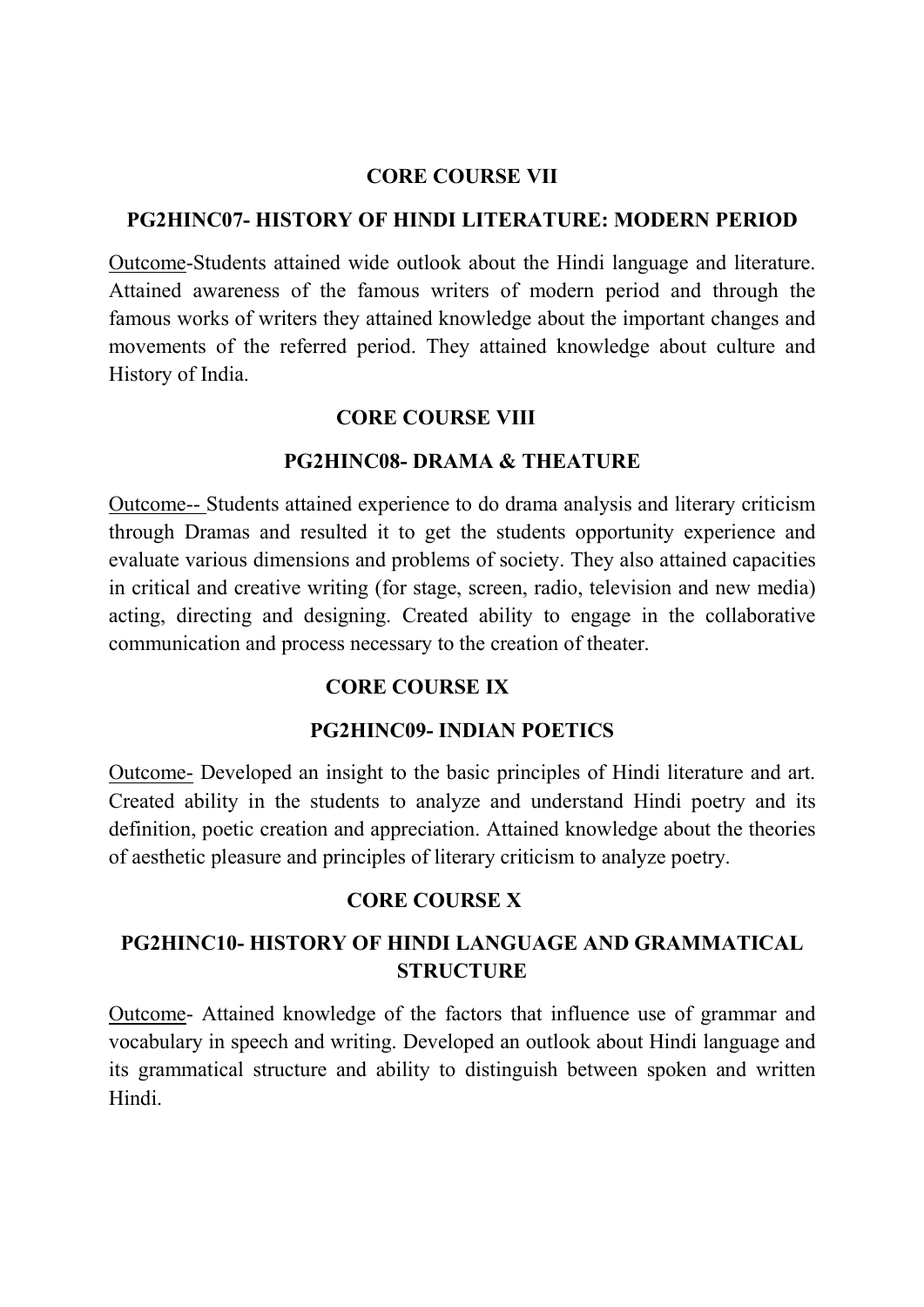### **THIRD SEMESTER**

#### **CORE COURSE XI**

### **PG3HINC11 MODERN POETRY UPTO PRAGATHIVAD**

Outcome- Familiarized the different trends in modern Hindi poetry. Attained knowledge to understand basic terminology and practical elements of poetry. Developed an awareness of the main Hindi poets through analyzing their major poetic contributions. Boosted their imagination for creative writing.

### **CORE COURSE XII**

## **PG3HINC12 INDIAN LITERATURE**

Outcome- Attained a minimum knowledge of modern Indian literature. Developed an intellectual flexibility, creativity and cultural literacy and understanding of modern Indian social and cultural process.

## **CORE COURSE XIII**

## **PG3HINC13- CONTEMPORARY FICTION**

Outcome- Attained knowledge and skill to analyze modern fiction for their structure and meaning, by using correct terminology. Created an awareness of the main contemporary fiction writers through their major contributions and different trends in contemporary Hindi Fiction.

## **CORE COURSE- XIV**

### **PG3HINC14 LINGUISTICS**

Outcome – Attained knowledge about development of Eastern and western Linguistics. Developed an ability to compare and contrast languages in terms of systematic differences in phonetics, phonology, morphology, syntax, semantics and pragmatics.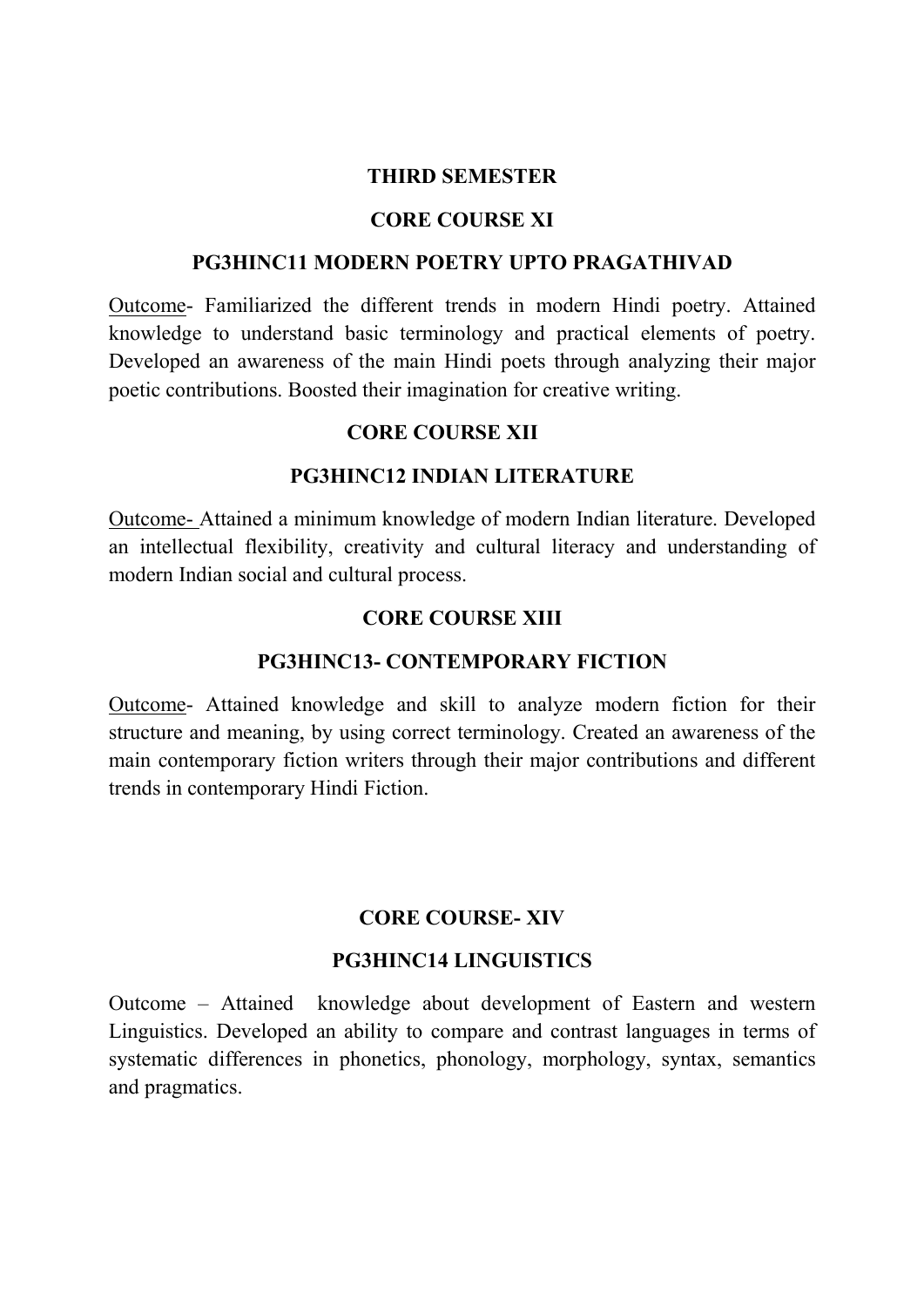### **CORE COURSE-XV**

### **PG3 HINC15 WESTERN POETICS**

Outcome- Attained knowledge about development western poetics and different theories of western poetics. Developed ability of Aesthetics to analyze literature.

### **FORTH SEMESTER**

## **PG4 HINC16- MODERN POETRY- II**

## **(FROM PRAYOGVAD TO SAMKAALEEN KAVITHA)**

Outcome –The students familiarized the aesthetics and sociological scenario of the Post- Independent Hindi poetry. Developed ability to understand and derive pleasure from the modern poetry and appreciate the beauty of the language and the thought in the poem and also created an opportunity appreciate creative writings.

## **PAPER ELCTIVE I**

## **PG4HINE01 FEMINIST LITERATURE IN HINDI**

Outcome- Attained awareness about the origin and development of feminism and also learned to analyze Feminist literature on the basis of different feminist theories. Established the values which support the feminist's goals of defining, establishing and defending equal civil, political, economic and social rights for women.

## **PAPER ELECTIVE IV**

## **PG4HIN E04 DALIT LITERATURE IN HINDI**

Outcome - Acquired knowledge about Dalit movement in India. And major trends of Dalit literature. Developed much more sensitivity, through students could feel the agony of marginalized classes.